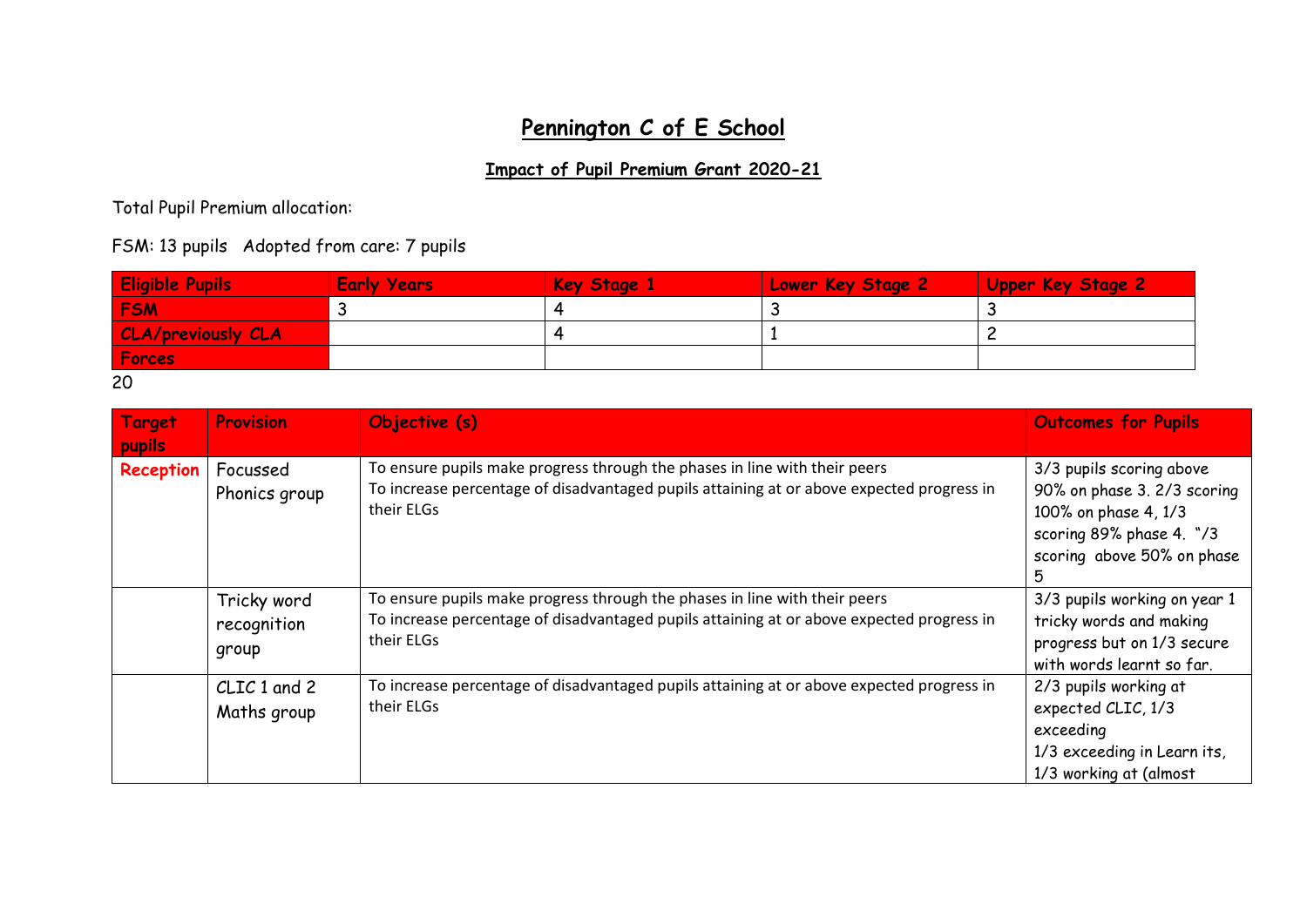|        |                                                |                                                                                                                                                                                                         | exceeding) 1/3 working<br>fractionally below.                                                                                                         |
|--------|------------------------------------------------|---------------------------------------------------------------------------------------------------------------------------------------------------------------------------------------------------------|-------------------------------------------------------------------------------------------------------------------------------------------------------|
|        | Handwriting and<br>letter formation<br>group   | To increase percentage of disadvantaged pupils attaining at or above expected progress in<br>their ELGs                                                                                                 | 3/3 pupils are able to form<br>all letters correctly,<br>although 1.3 occasionally<br>reverses b/d and s.                                             |
|        | Number<br>recognition to 10<br>and 20 group    | To increase percentage of disadvantaged pupils attaining at or above expected progress in<br>their ELGs                                                                                                 | 3/3 pupils recognise<br>numbers to 21, but 1/3<br>occasionally reverses                                                                               |
|        | Time to talk<br>group                          | To ensure progress of disadvantaged pupils in communication and language is at least in line<br>with their peers                                                                                        | All pupils are confident to<br>express themselves in group                                                                                            |
|        | Gardening/Well<br>being group                  | To develop pupils social skills and emotional/mental wellbeing to ensure that they are able to<br>communicate more effectively with others and manage their own approaches to learning<br>and behaviour | and class situations. They<br>are sociable and enjoy social<br>activities.                                                                            |
| Year 1 | 5 minute box-<br>literacy 1:1                  | To accelerate progress in reading and writing to ensure pupils achieve in line with national<br>expectations (or if high need make progress at least in line with their peers)                          | 1/1 pupil made 4/6 points<br>progress in reading.                                                                                                     |
|        | Identified<br>Reader:<br>Additional<br>Reading | To accelerate progress in reading to ensure pupils achieve in line with national expectations<br>(or if high need make progress at least in line with their peers)                                      | 1 child made 4/6 points<br>progress, 1 made 8/6 points<br>progress, 1 made 9/6 points<br>progress.                                                    |
|        | Phonics Booster<br>sessions Phase 3            | To accelerate progress on phonics to ensure disadvantaged pupils score at least as well as<br>their peer group in the phonics screening                                                                 | 2/3 pupils are phase 5<br>secure and passed phonics<br>screening with 100%<br>1/3 pupils has 41% secure at<br>phase 5, but did not pass<br>screening. |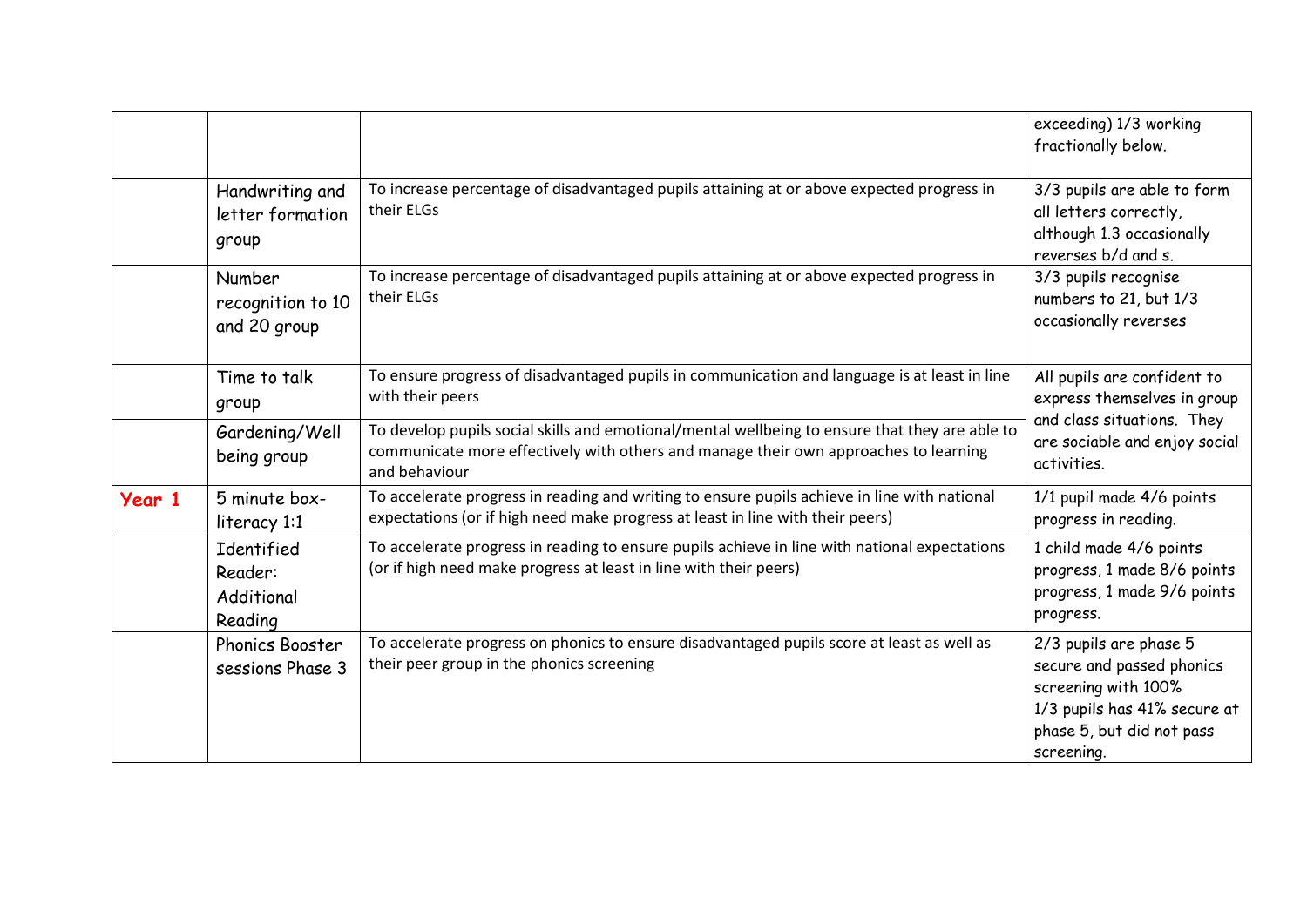|        | Max's Marvellous<br>Maths catch up<br>programme | To accelerate progress in maths to ensure pupils achieve in line with national expectations<br>(or if high need make progress at least in line with their peers) To provide individual<br>support/scaffold to pupils to ensure they are aware of their next steps and can improve their<br>learning | 1/1 still working towards.                                                                                                                            |
|--------|-------------------------------------------------|-----------------------------------------------------------------------------------------------------------------------------------------------------------------------------------------------------------------------------------------------------------------------------------------------------|-------------------------------------------------------------------------------------------------------------------------------------------------------|
|        | Speech and<br>language group                    | To ensure progress of disadvantaged pupils in communication and language is at least in line<br>with their peers                                                                                                                                                                                    | All pupils confident to share<br>their ideas. 1/1 pupil who<br>was receiving speech<br>therapy has now been signed<br>off.                            |
|        | Precision<br>teaching-<br>phonics               | To accelerate progress on phonics to ensure disadvantaged pupils score at least as well as<br>their peer group in the phonics screening                                                                                                                                                             | 2/3 pupils are phase 5<br>secure and passed phonics<br>screening with 100%<br>1/3 pupils has 41% secure at<br>phase 5, but did not pass<br>screening. |
|        | Afterschool<br>sports/wellbeing<br>group        | To develop pupils physical skills, social skills and emotional/mental wellbeing to ensure that<br>they are able to communicate more effectively with others and manage their own<br>approaches to learning and behaviour                                                                            | 1/3 pupils has participated<br>in a variety of afterschool<br>clubs.                                                                                  |
|        | Handwriting<br>group                            | To accelerate progress in writing to ensure pupils achieve in line with national expectations<br>(or if high need make progress at least in line with their peers)                                                                                                                                  | 1/3 pupils is joining, 1/3 is<br>beginning to join but not<br>secure with all joins, 1/3 is<br>printing with consistent size<br>and orientation.      |
| Year 2 | Focussed daily<br>phonics group                 | To accelerate progress on phonics to ensure disadvantaged pupils score at least as well as<br>their peer group in the retake of the phonics screening                                                                                                                                               | 5/6 pupils passed the<br>phonics screening check by<br>the end of Year 2.<br>5/6 still requiring support<br>with reading                              |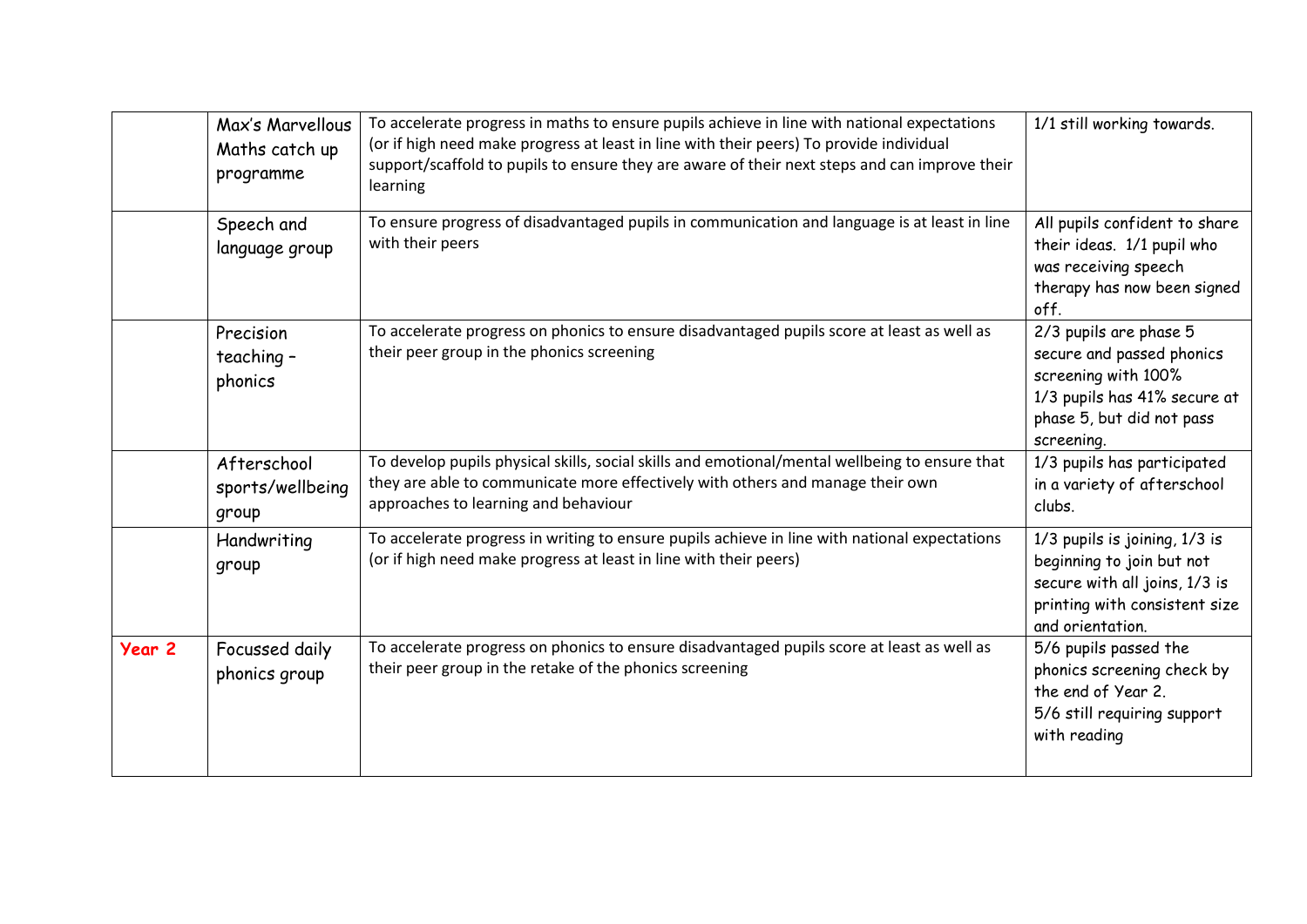| Phonics Booster<br>sessions Phase 5                   | To accelerate progress on phonics to ensure disadvantaged pupils score at least as well as<br>their peer group in the retake of the phonics screening                                                                                                  | 4/5 pupils passed their<br>phonics screening retake.                                                    |
|-------------------------------------------------------|--------------------------------------------------------------------------------------------------------------------------------------------------------------------------------------------------------------------------------------------------------|---------------------------------------------------------------------------------------------------------|
| 1:1 daily priority<br>reader                          | To accelerate progress in reading to ensure pupils achieve in line with national expectations<br>(or if high need make progress at least in line with their peers)                                                                                     | 5/6 pupils are still working<br>below national expectations<br>and require support with<br>reading      |
| Support during<br>English lessons                     | To increase percentage of pupils attaining at or above age related expectations (ARE) and<br>narrow gaps with peers<br>To provide individual support/scaffold to pupils to ensure they are aware of their next steps<br>and can improve their learning | 5/6 are below national<br>expectation and require<br>support                                            |
| Max's Marvellous<br>Maths<br>intervention             | To accelerate progress in maths to ensure pupils achieve in line with national expectations<br>(or if high need make progress at least in line with their peers)                                                                                       | 1/1 is still working well below<br>age related expectations<br>and requires additional<br>support       |
| Daily Big Maths<br>catch up                           | To accelerate progress in maths to ensure pupils achieve in line with national expectations<br>(or if high need make progress at least in line with their peers)                                                                                       | 5/6 pupils are working below<br>age related expectations<br>and still require extra<br>support in maths |
| After school<br>Sentence<br>structure<br>intervention | To accelerate progress in writing to ensure pupils achieve in line with national expectations<br>(or if high need make progress at least in line with their peers)                                                                                     | 2/3 working below age<br>related expectation and still<br>require additional support                    |
| After school<br>maths catch up<br>intervention        | To accelerate progress in maths to ensure pupils achieve in line with national expectations<br>(or if high need make progress at least in line with their peers)                                                                                       | 1/1 Working below age<br>related expectations and<br>requires additional support<br>in maths            |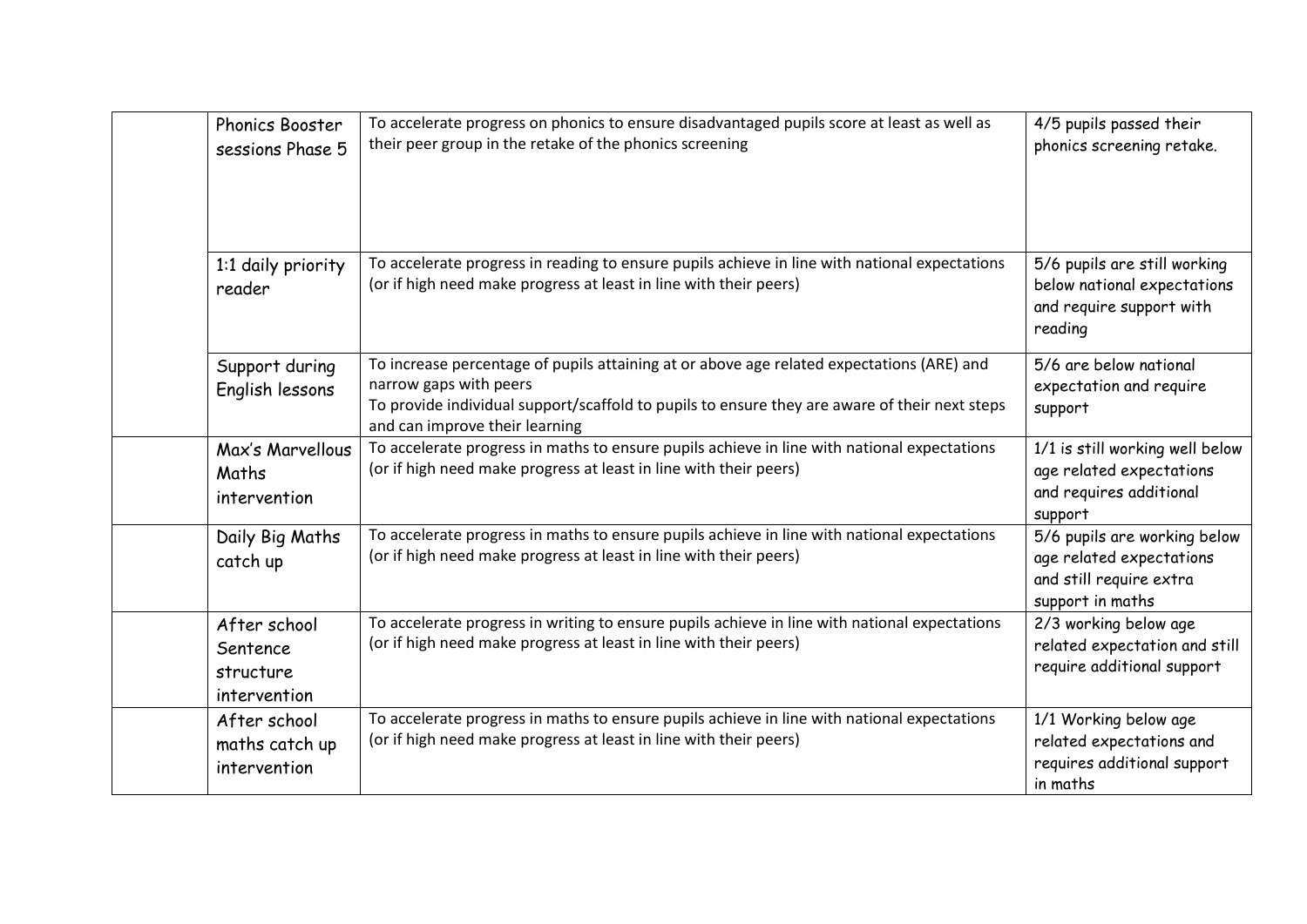| Year 3 | SNIP literacy<br>programme           | To accelerate progress in reading and writing to ensure pupils achieve in line with national<br>expectations (or if high need make progress at least in line with their peers)                                           | 0/3 pupils are working at<br>national expectations.                          |
|--------|--------------------------------------|--------------------------------------------------------------------------------------------------------------------------------------------------------------------------------------------------------------------------|------------------------------------------------------------------------------|
|        | Nessy Reading<br>and Spelling        | To accelerate progress in reading and writing to ensure pupils achieve in line with national<br>expectations (or if high need make progress at least in line with their peers)                                           | 1/2 pupils are working at<br>national expectations.                          |
|        | Reading<br>intervention              | To accelerate progress in reading to ensure pupils achieve in line with national expectations<br>(or if high need make progress at least in line with their peers)                                                       | 2/3 pupils are working at<br>national expectations.                          |
|        | 1:1 daily priority<br>reader         | To accelerate progress in reading to ensure pupils achieve in line with national expectations<br>(or if high need make progress at least in line with their peers)                                                       | 2/3 pupils are working at<br>national expectations. 1/3<br>is working below. |
|        | After school<br>Maths catch up       | To accelerate progress in maths to ensure pupils achieve in line with national expectations<br>(or if high need make progress at least in line with their peers)                                                         | 1/1 pupil is working in line.                                                |
| Year 4 | Sports/wellbeing<br>group            | To develop pupils physical skills, social skills and emotional/mental wellbeing to ensure that<br>they are able to communicate more effectively with others and manage their own<br>approaches to learning and behaviour | 0/2 attended after<br>school sports or well<br>being groups                  |
|        | <b>Nessy Reading</b><br>and Spelling | To accelerate progress in reading to ensure pupils achieve in line with national expectations<br>(or if high need make progress at least in line with their peers)                                                       | 2/2 making steady<br>progress but not<br>achieving national<br>expectations  |
|        | 1:1 daily priority<br>reader         | To accelerate progress in reading to ensure pupils achieve in line with national expectations<br>(or if high need make progress at least in line with their peers)                                                       | 1/1 making steady<br>progress but not<br>achieving national<br>expectations  |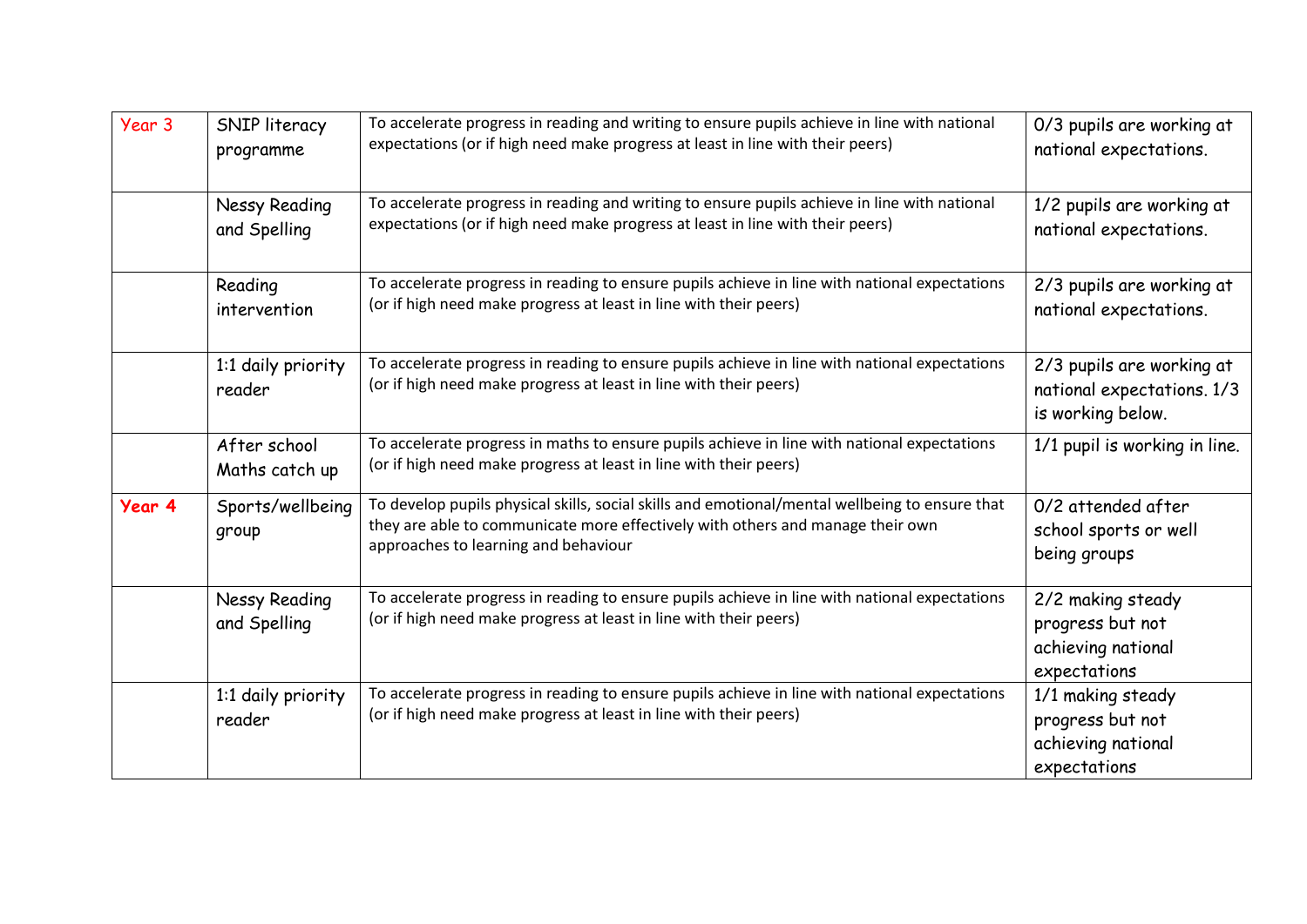|        | After school<br>maths<br>intervention    | To accelerate progress in maths to ensure pupils achieve in line with national expectations<br>(or if high need make progress at least in line with their peers)                                                         | 2/2 making steady<br>progress but not<br>achieving national<br>expectations                                                         |
|--------|------------------------------------------|--------------------------------------------------------------------------------------------------------------------------------------------------------------------------------------------------------------------------|-------------------------------------------------------------------------------------------------------------------------------------|
|        | Focussed writing<br>intervention         | To accelerate progress in writing to ensure pupils achieve in line with national expectations<br>(or if high need make progress at least in line with their peers)                                                       | 2/2 making steady<br>progress but not<br>achieving national<br>expectations                                                         |
| Year 5 | 1:1 daily priority<br>reader             | To accelerate progress in reading to ensure pupils achieve in line with national expectations<br>(or if high need make progress at least in line with their peers)                                                       | 1/1 is fractionally below<br>national expectations for                                                                              |
|        | SNIP literacy<br>programme               | To accelerate progress in reading and writing to ensure pupils achieve in line with national<br>expectations (or if high need make progress at least in line with their peers)                                           | reading and below for<br>writing.                                                                                                   |
|        | <b>Nessy Reading</b><br>and Spelling     | To accelerate progress in reading and writing to ensure pupils achieve in line with national<br>expectations (or if high need make progress at least in line with their peers)                                           |                                                                                                                                     |
|        | After school<br>maths<br>intervention    | To accelerate progress in maths to ensure pupils achieve in line with national expectations<br>(or if high need make progress at least in line with their peers)                                                         | 1/1 is working below national<br>expectation, with slightly<br>below expected progress.                                             |
|        | Daily literacy<br>support                | To increase percentage of pupils attaining at or above age related expectations (ARE) and<br>narrow gaps with peers                                                                                                      | 1/1 is fractionally below<br>national expectations for<br>reading and below for<br>writing.                                         |
| Year 6 | 1:1 Learning and<br>emotional<br>support | To develop pupils social skills and emotional/mental wellbeing to ensure that they are able to<br>communicate more effectively with others and manage their own approaches to learning<br>and behaviour                  | 3/3 was confident to share<br>ideas and contribute to<br>class/group discussions. 3/3<br>were confident to work<br>collaboratively. |
|        | Afterschool<br>sports/wellbeing<br>group | To develop pupils physical skills, social skills and emotional/mental wellbeing to ensure that<br>they are able to communicate more effectively with others and manage their own<br>approaches to learning and behaviour | 2/3 pupils attended a<br>variety of afterschool<br>activities                                                                       |